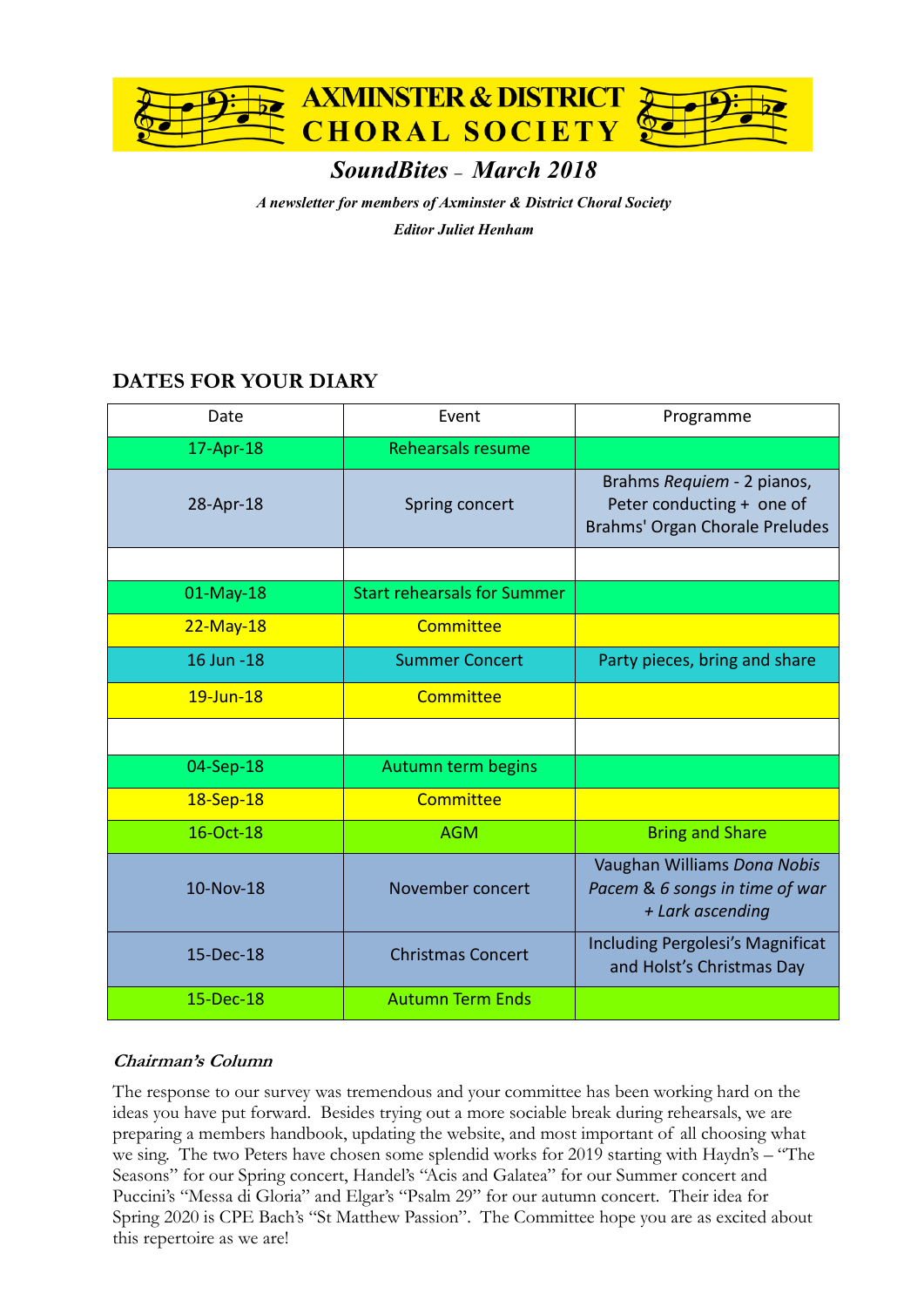We are resting "Come and Sing" workshops but wonder if sufficient numbers would be interested in an "Improve Singing Skills" workshop later in the year with an expert voice coach. Please let me know if you are interested.

### **The Spring Concerts – Snippets – Prepared by Brian McConkey**

No doubt when you meet friends and family over the Easter break the talk will return at some point to our April concert.

Here are a few snippets that you may wish to share.

- We have had more than 80 singers working hard at rehearsals since January and the choir is fast reaching performance level.
- We are relishing the challenge of singing this magnificent work in German.
- Many regard it as the greatest classical choral work.
- It is widely regarded as Brahms masterpiece.
- It is not a requiem in the traditional sense. The emphasis is not on the dead but on finding consolation for the living. "Blessed are they that mourn." It's about comfort for the bereaved.
- It is life affirming with powerful uplifting choruses. Joy "*Freude*"
- There is tender gentle consolation "I want to comfort you, as a mother comforts" *Ich will euch trösten.*
- The beautiful language of Luther's translation of the Bible is well suited to the music.
- The work was a great success for Brahms. After the Leipzig performance in 1869 he was able to demand five times as much for the Requiem as for any other work that he had sold before.
- Brahms wrote the piano accompaniment in 1871 for smaller venues. Unlike some of the great classical composers he was supportive of amateur choirs.
- Andrew Millington and Peter Lea-Cox are well established performers and well known in the South West. Both of our soloists, Harriet Mountford, soprano and Julian Rippon, baritone, have sung with us before.
- There will be wine, soft drinks and savoury snacks after the performance.

# **From the Librarian**

Contact details – 01404 43805 or ejtwining@gmail.com

#### **Thank you**

Many thanks to all those who completed our survey at the beginning of term. If you have not yet had a copy of the results please let me know.

#### **Summer/autumn music**

Copies of the Vaughan Williams *Dona Nobis Pacem* and *Six Choral Songs* will be available from May  $1<sup>st</sup>$  (our first rehearsal after the Brahms concert). If you want to buy your own copies, both are published by Oxford University Press. The Six Songs seems to be out of print, but you may be able to track it down on line.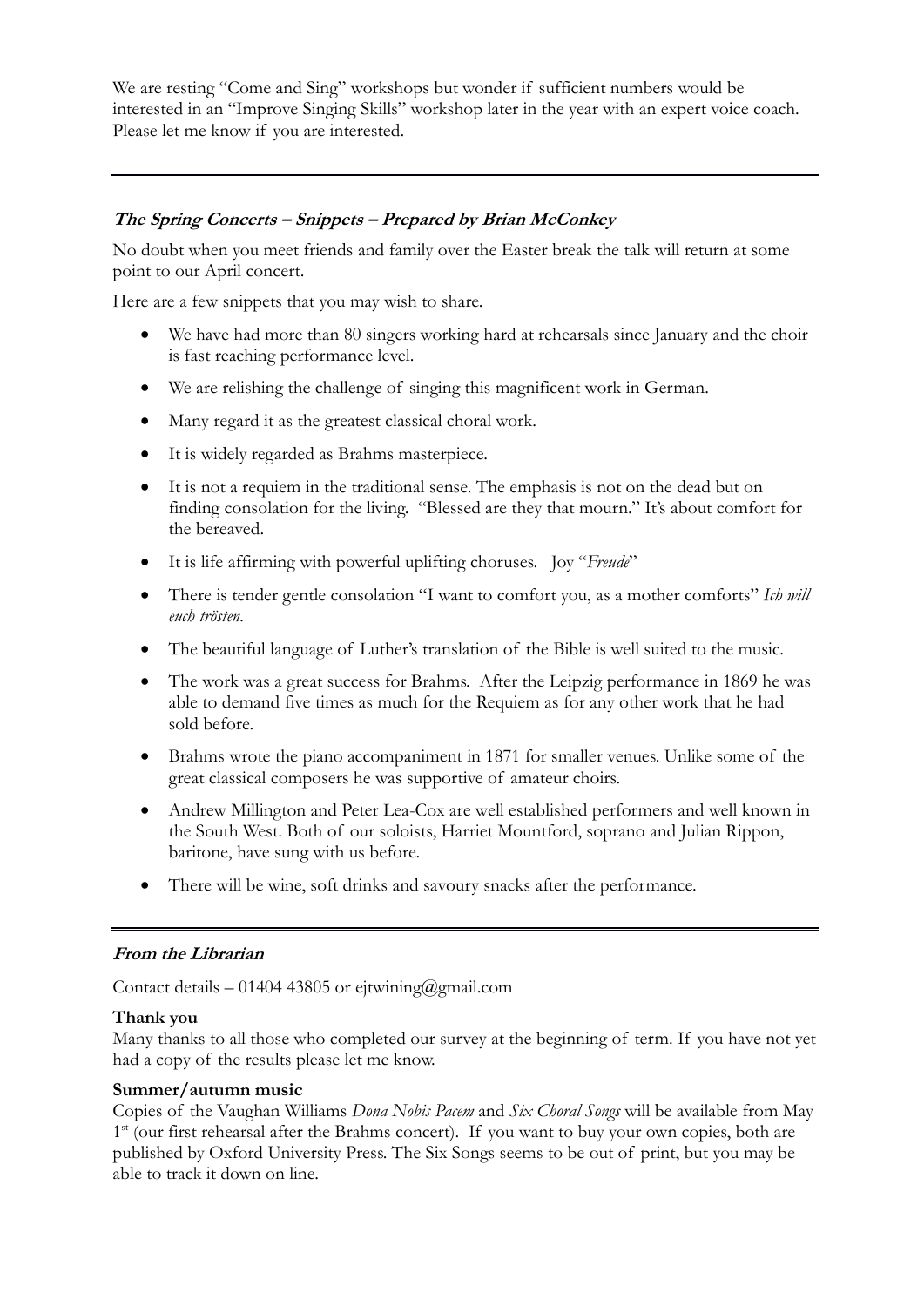If you are ordering from ChoraLine please note their new phone numbers 01285 644845 & 01326 567300. The website is www.choraline.com and email music@choraline.com. You will get a10% discount if you quote our discount code AXMINSTER when ordering.

#### **Why do we sometimes get music scores that are in bad condition?**

Most of the music we borrow comes through Somerset Libraries. This is by far the most economical source, with the added advantage that we can have the copies for as long as we need them at no extra charge. However, public libraries have been starved of funds for decades, and as a result they have seldom been able to buy works by contemporary composers, or to replace old copies.

We do sometimes have to borrow from other sources, but this means much increased costs. Most of them charge at least twice as much, some much more than that, and they are not always better copies.

If you have a problem with the copy you have been given, do please tell me and I will do my best to make things easier.

#### **For new members**

Black choir folders

We use black folders for our concerts. If you do not already have one, please let me know. I have supplies of two different types that you can buy.

#### Returning your music

Please return your music in the condition in which you received it. That means rubbing out any markings you have put in (unless you have already had to rub out those of a previous user!). You can drop off your copy at the end of the concert – there will be boxes in the chancel. Alternatively, if you are coming to the rehearsal on May  $1<sup>st</sup>$  you can return your copy then.

If you aren't singing in the concert please return your copy as soon as you have finished with it by giving it to me or another member of the choir. Please don't just leave it in the Minster. If you have any problems getting your music back on time just let me know and we will sort something out.

Many thanks

#### **Elizabeth Twining**

#### **Patrons and Sponsors**

We have about ten Patrons of the Society who support us on a regular basis. We also have some regular sponsors and advertisers who support the Society by taking advertising space in the concert programmes. As we are always looking for new contacts for support it would be wonderful to know if anyone else has any contacts of people/ firms whom they think might be interested in coming on board. If so, please speak to Rozanne Bulmer, Committee member and Patrons and Sponsor Co-ordinator. 01404 881838."

Many thanks, **Rozanne Bulmer**

#### **Vaughn Williams Rehearsal CDs – Mike King**

Because the music of Vaughan-Williams is still in copyright, I cannot produce copies of rehearsal CDs for either the 6 songs or Dona Nobis Pacem. You can listen to rehearsal tracks online at:

http://www.cyberbass.com/Major\_Works/Williams\_RV/williams\_rv\_DonaNobi.htm or http://www.choralia.net/vw03mp3/.